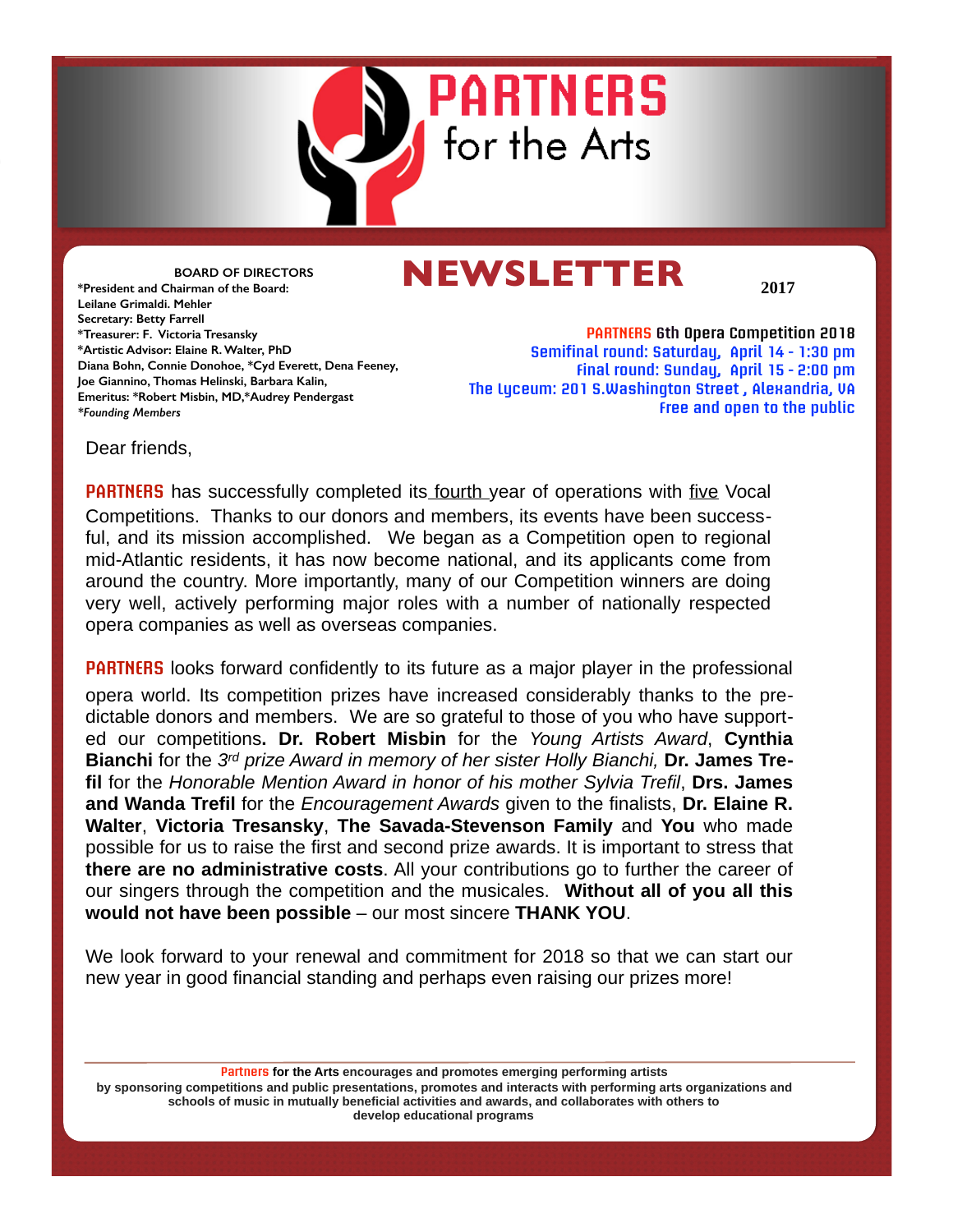# **FEBRUARY 2017 - MUSICALE AT THE BULGARIAN EMBASSY**

## **HIGHLIGHTS**





**Pianist Frank Conlon, 3rd prizewinner soprano Lara Lynn McGill, Promising Young Artist 2nd prizewinner soprano Alexis Aimé, Catholic University School of Music graduate student Jennifer Dunn, and 2nd prizewinner bass Timothy Bruno.**



**Bass Timothy Bruno and donors Dr. Wanda O'Brian Trefil and Dr. James Trefil.**



**Leilane Grimaldi Mehler, Dr. Ivo Kaltchev, Dr. Elaine Walter , Ambassador Tihomir Stoychev and his wife Dr. Lupka Stoychev.**



The Gala Musicale at the Bulgarian Embassy by the Bulgarian Music Society in a co-presentation with **PARTNERS** for the Arts was a great success in a room more than filled to capacity. Ambassador Tihomir Stoychev made the comment that *"the embassy will have to put an addition in their building to have* **PARTNERS** *musicales in the future"*.

Our most sincere thank you to **Ambassador Tihomir Stoychev**, his wife **Dr. Lupka Stoychev**, and **Dr. Ivo Kaltchev**, Artistic Director of the Bulgarian Music **Society**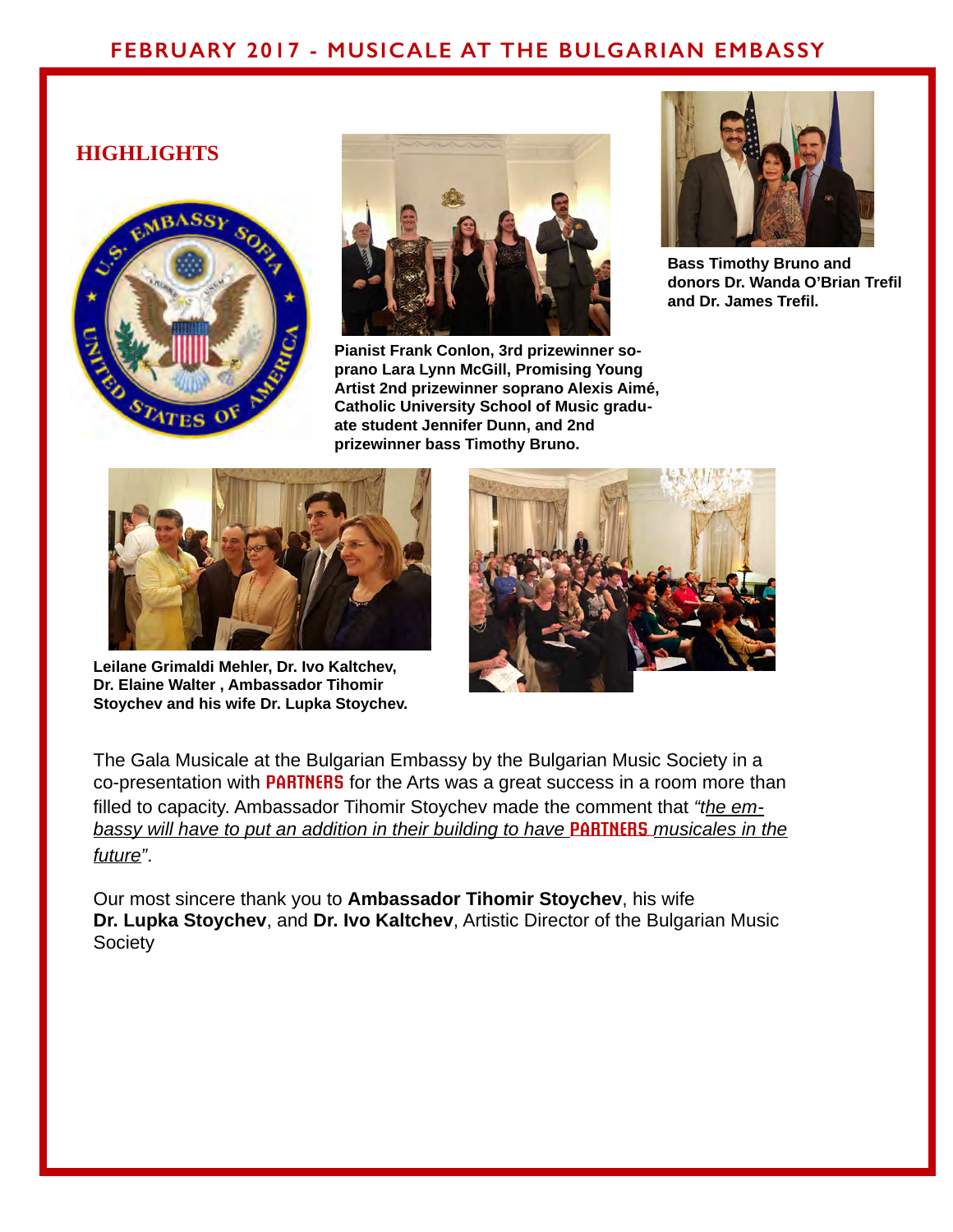**Most satisfying to us are the multiple comments received over the years from applicants, semifinalists, finalists and winners as to what this competition has meant to them.**

**2017 Vocal Competition - Singers' testimonials**

- *-* **Rose Antoinette Bellino -2017 Promising Young Artist 2nd prizewinner***"- I wanted to thank you, the donors, and everyone behind the scenes at Partners for the Arts for everything you do! What a phenomenal organization rewarding artists for their hard work and helping propel them forward. I feel so honored to have performed yesterday! Thank you so so much!!* **"**
- *-* **Colleen Daly 2017 3rd prizewinner -"***I just wanted to send a note to thank you from the bottom of my heart for everything you do for the Arts community here in the Washington area. I had a wonderful time on Saturday communing with my incredibly talented colleagues and I am humbled to receive recognition from your organization! Thank you, thank you, thank you!!"***-**
- **Mizuho Takeshita 2017 1st prizewinner "***I would like to express my huge thank to Partners for the Art. I cannot still believe I actually received this big award. There were many wonderful singers in the competition. I listened them and learned a lot from them.*

*Thank you so much for this opportunity. Thank you so much again.*

*I hope the competition would expand more and wider, and many more talented singers could get encouraged through this great opportunity."*

**Her second email** *"I am writing to you because I would like to say again thank you so much for the support for the Partners for the Arts competition.*

*Even though it passed a week after the competition, I still cannot believe that I could actually received this huge honor.*

*My parents came to USA a day after the competition for sightseeing, and I was so happy to tell them about this great news. They intended to convince me to go back to Japan but the prize became a great reason to motivate them to let me stay and keep trying more instead.*

*I will work hard to be a great singer and expand my career. I really hope that I can share more of great news with you. Have a wonderful Holy week. Much appreciated. Respected submitted."*

**But your help doesn't stop at the competition. Here are some of the comments, after the February event at the Bulgarian Embassy.**

- *-* **Lara Lynn McGill 2016 3rd prizewinner***"Thank you so much for the wonderful singing opportunity at the Bulgarian Embassy back in February. I appreciate what you do and the organization does for us singers. Thank you so much for all that you do."*
- *-* **Johnathan McCullough 2016 Promising Young Artist 1st prizewinner***"Thank you for everything that your corporation has done to promote my career. I am eternally grateful to you and everyone at Partners for the Arts!"*
- **Alexis Aimé 2016 Promising Young Artist 2nd prizewinner** *"Thank you so much for the wonderful opportunity of singing at the Bulgarian Embassy this past Friday. I had such a wonderful time and such a lovely experience singing for the amazing crowd that came."*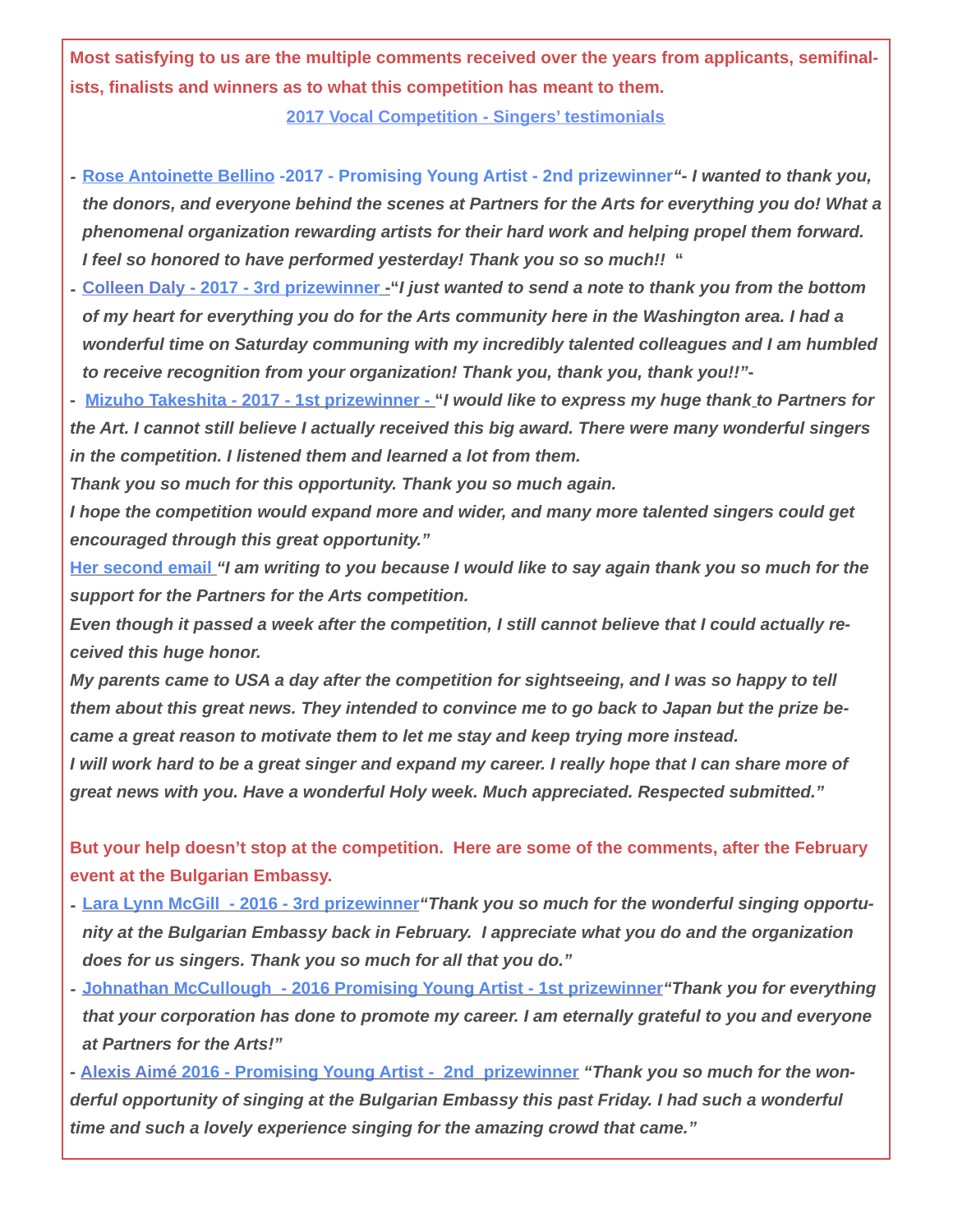**PARTNERS 6th Annual Opera Awards Competition April 14 and, 15, 2018** 

 **Semifinal and Final rounds will take place at The Lyceum 201 S. Washington Street, Alexandria, VA 22314** 

**free and open to the public.** 

 **Prizes for PARTNERS Competition have been raised thanks to our members and donors:** 

> **First Prize: \$8,000 Second Prize: \$4,000**

 **Cynthia Bianchi in honor of her sister Holly Bianchi Dr. Robert Misbin The Savada-Stevenson Family F. Victoria Tresansky Dr. Elaine R. Walter and Members of PARTNERS for the Arts** 

 **Honorable Mention: \$1,000 Dr. James Trefil in honor of his mother Sylvia Trefil**

 **Finalists' Encouragement Award: \$300 each Drs. James and Wanda Trefil**

> **♫♫♫\*•,¸•\*¤\*•,¸, To all, our most sincere THANK YOU! \*•,¸.¸,•\*¤\*¤.\*¤\*♫ ♫♫**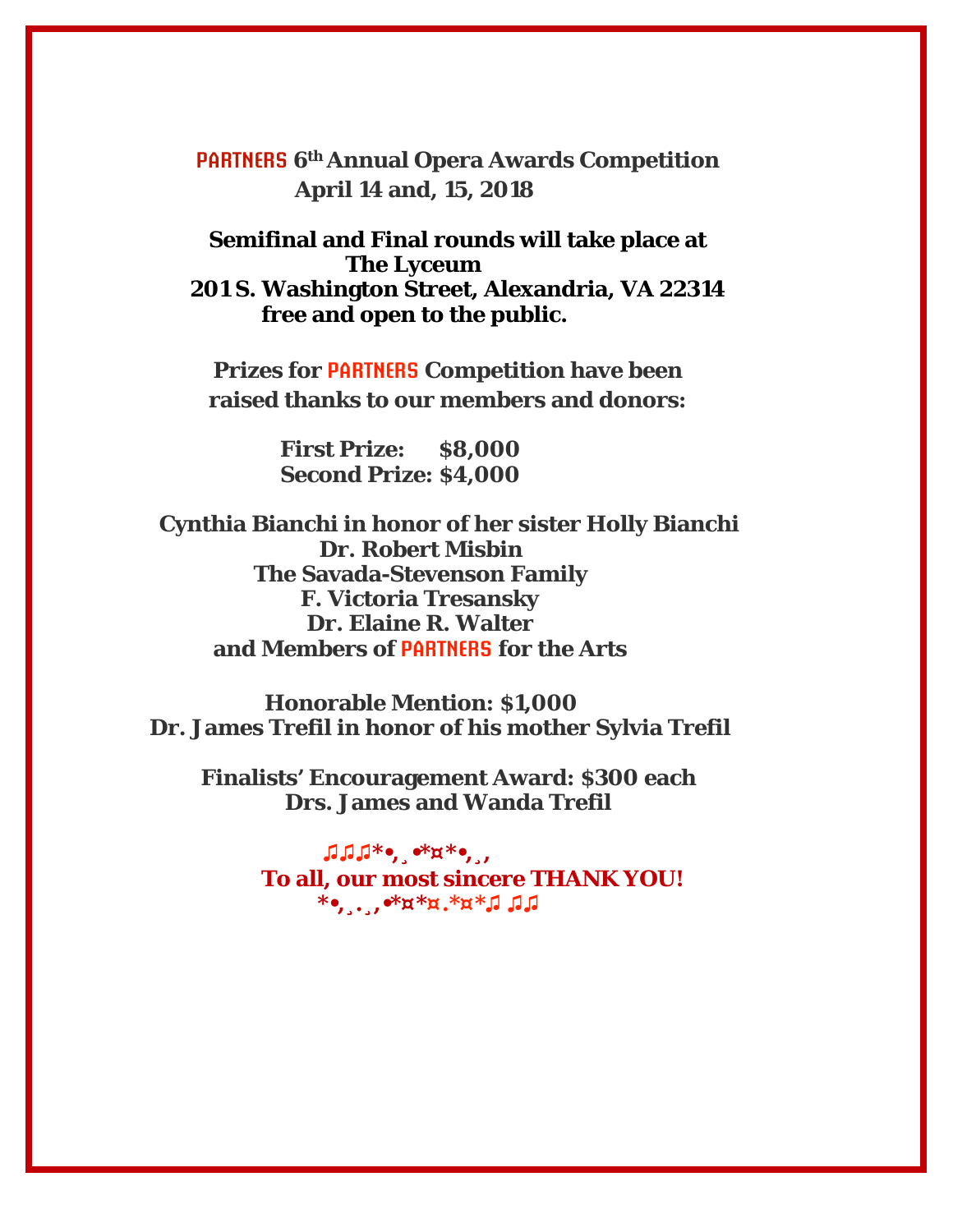# **5TH VOCAL AWARDS COMPETITION 2017**



**1st prizewinner** soprano **Mizuho Takeshita**



**2nd prizewinner** soprano **Meroë Khalia Adeeb**

## **PROMISING YOUNG ARTIST AWARDS**



**3rd prizewinner** soprano **Colleen Daly**

### **HONORABLE MENTION**



**1st prizewinner** mezzo-soprano **Siena Licht Miller**



**2nd prizewinner** soprano **Rose-Antoniette Bellino**

## **FINALISTS**



Soprano **Ariana Wehr**









Soprano **Elizabeth Baldwin,** baritone **Andrew Paulson,** and soprano **Rachel Blaustein**

**JUDGES FOR THE SEMIFINAL ROUND** 











**Maestro Stan Engebretson Maestro James Harp Peter Russell<br>
al Philharmonic of Strathmore Baltimore Lyric Opera Vocal Arts DC National Philharmonic of Strathmore Baltimore Lyric Opera** 





#### **ACCOMPANIST SEMIFINALS & FINALS**



**Frank Conlon**